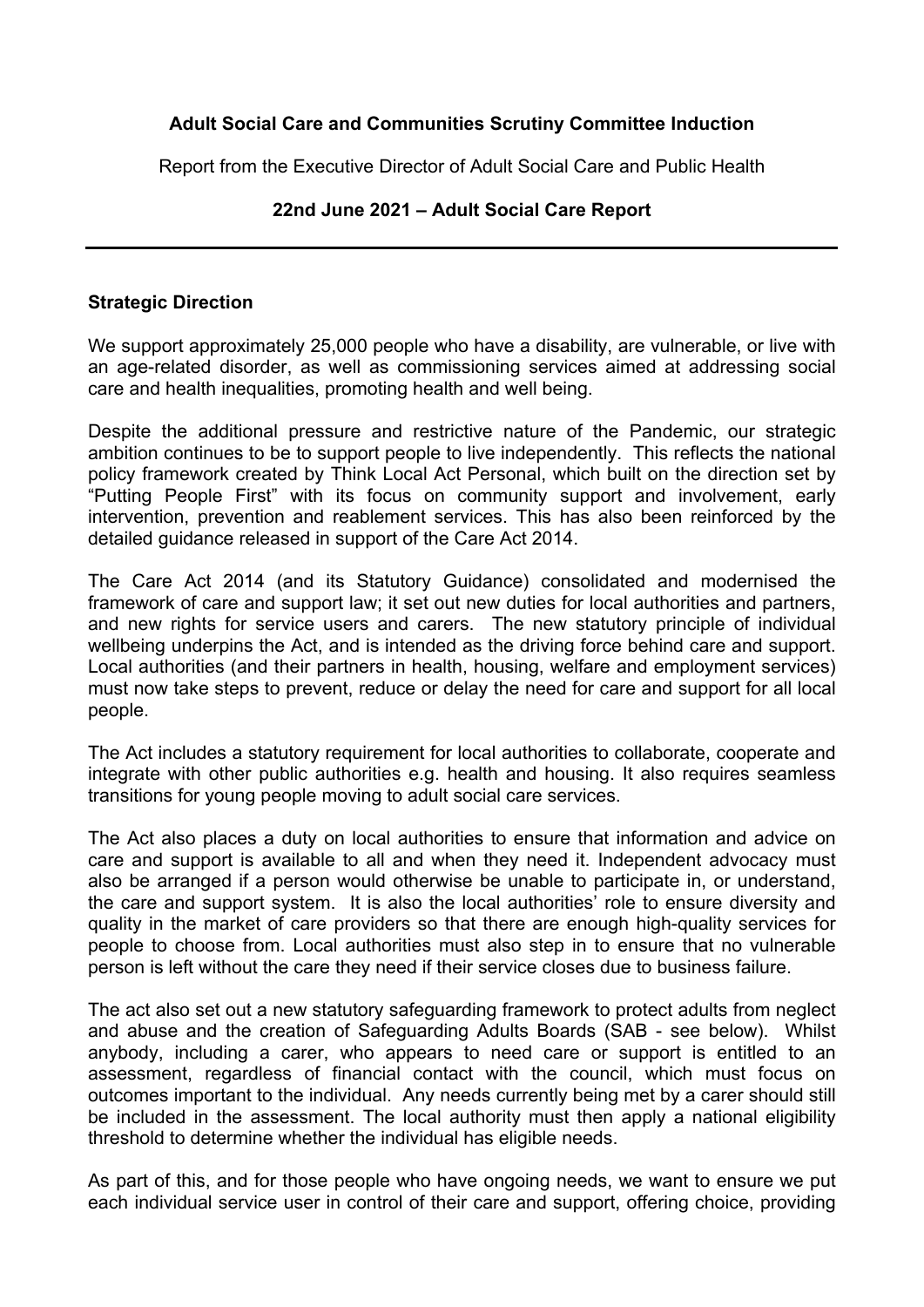professional advice and enabling their voice to be heard, with the ultimate aim of improving outcomes for people.



**Figure 1 - Adult Social Care Vision** 

Demographic changes indicate a rising demand for support from people with increasingly complex needs that requires us to better manage and respond to demand. This will involve a range of partnerships, many of which will be new relationships with communities. Whilst it will be challenging financially, it will result in investment in local communities and will provide opportunities to work with community and voluntary sector agencies in new ways and ensure we are sensitive to the communities in which many of our service users live.

We are reducing reliance on institutional care, creating innovative alternatives and encouraging the use of universal services, whilst recognising that there will always be a place for specialists too. We are also addressing the wider responsibilities in the Act for carers and for all people with care needs and not just those we support. We are also continuing to promote an ethos of early intervention and prevention as an integral element to our intentions. The resultant three tier "offer" is as shown in Figure 2 (see over):

In line with the strategic direction set out above, we have a series of projects targeted at living within our means and adjusting to meeting demand differently. Most of these are designed around the implementation of national policy and good practice – expanding on the model of reablement, working in multidisciplinary teams whilst increasing our investment in the management of the social care function, avoiding crisis, commissioning differently, listening to our service users and improving the customer journey. We also continue to look at our processes.

The scale and pace of change continues at an unprecedented level and will create transitional issues as we all adjust to working in a different way. Communicating our intentions and listening to the voice of those we serve will be central to our thinking and will assist us to ensure all voices are heard and concerns and questions are actively addressed. All activities will be subject to community impact assessments and specific consultation will be undertaken where appropriate with stakeholders. We will actively pursue opportunities to engage with service users and their carers to continue to build confidence in those partnerships.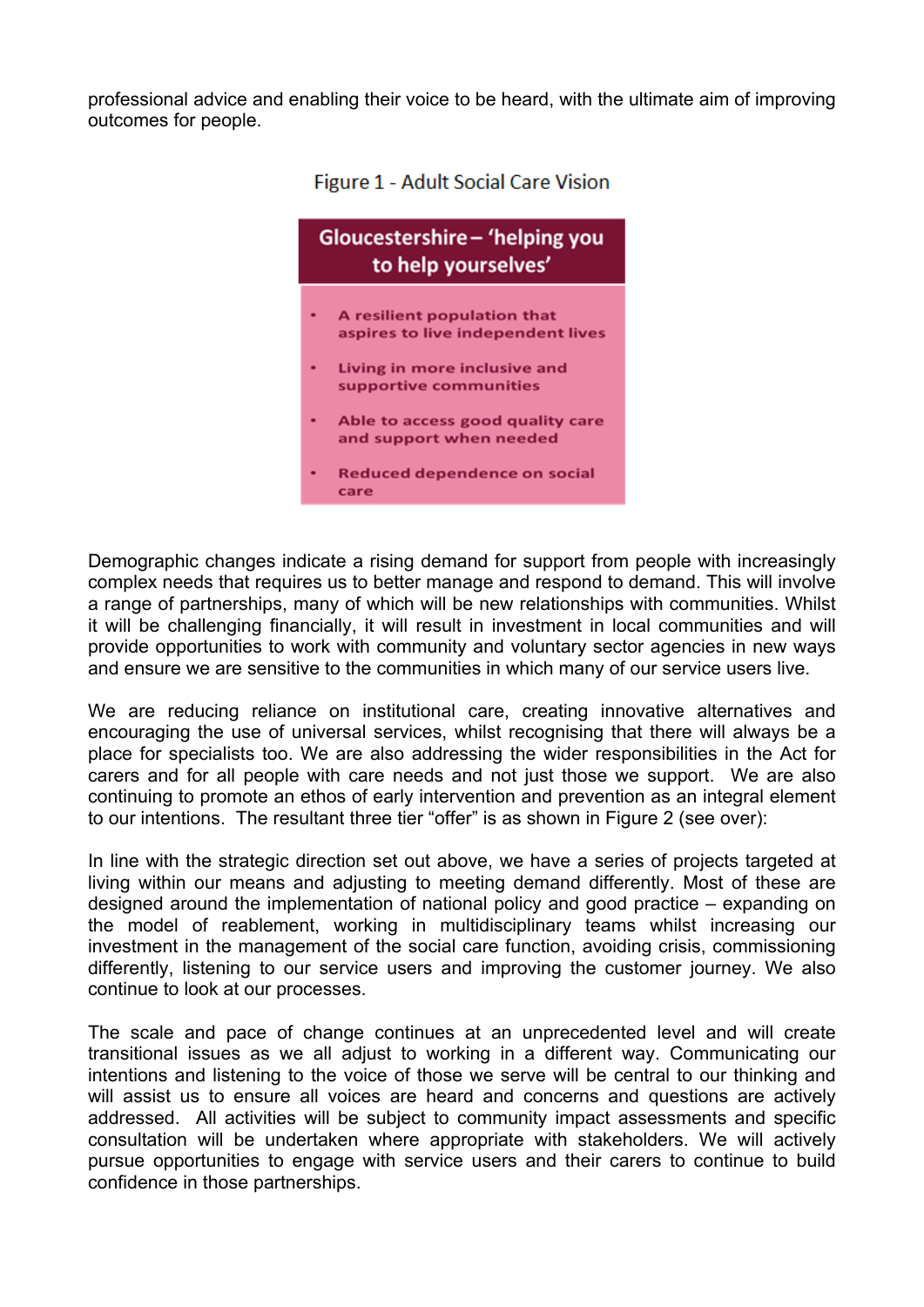## *Figure 2 - Adult Social Care Offer*



At the heart of this work is culture change, based on a three tier conversation at the frontline in adult services that gives us a simple structure to help focus on helping people to help themselves as figure 3:

#### **Operations**

There are eight main teams across the County. Six cover a different locality – Stroud, Gloucester, Cheltenham, Forest, Cotswolds and Tewkesbury. There is also a team



# Figure 3 - Three tiers: three conversations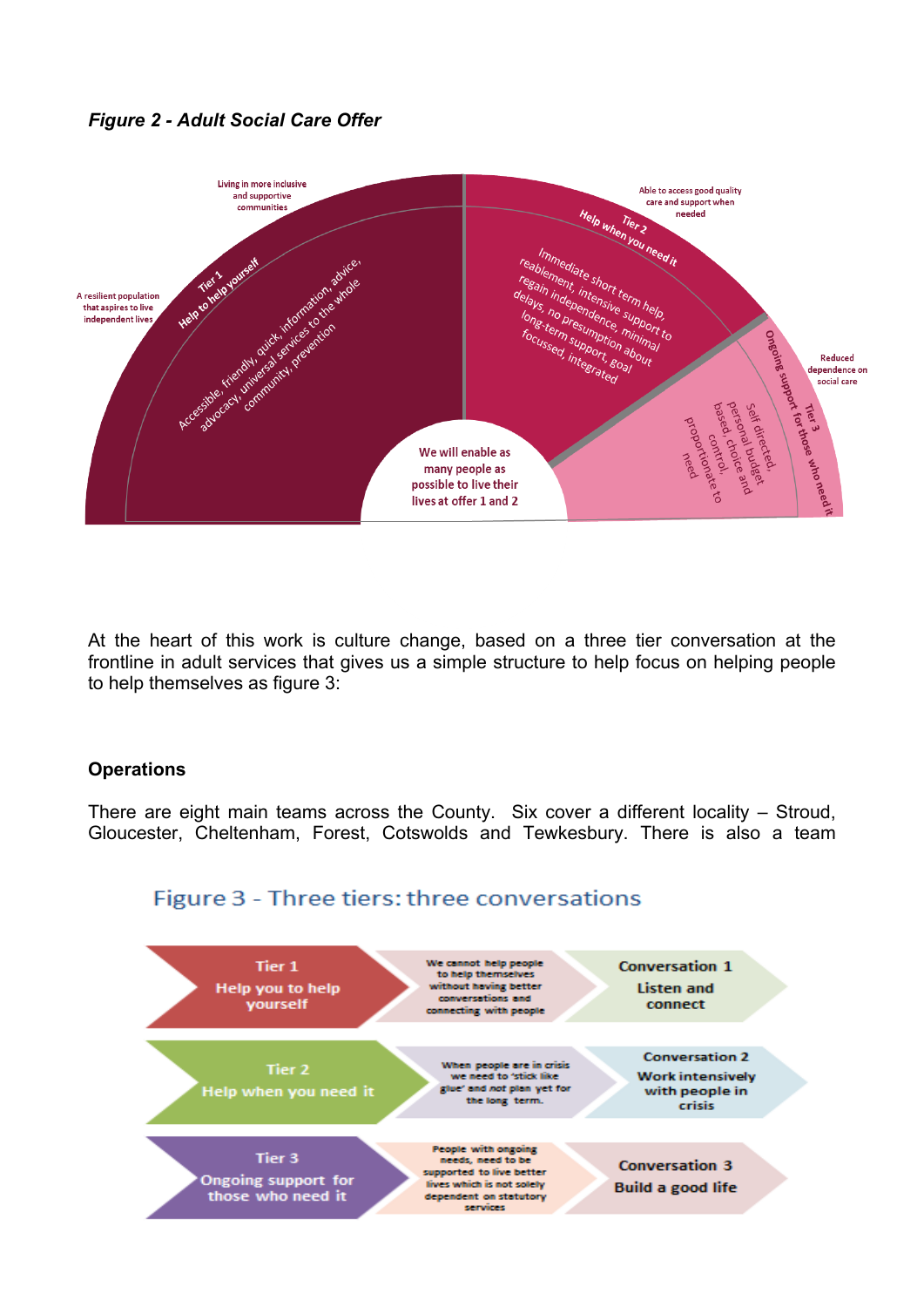supporting discharges from both Acute Hospitals; Gloucester Royal, and Cheltenham General. The final team is one that supports all Adults with a Learning Disability.

Based within the Learning Disablement Team although supporting all younger adults with a disability is the Enablement team. This team covers a wide range of activities, to support people usually in their own homes; these include help to improve daily living skills and routines, access the local community, support with correspondence and paperwork.

In addition to there is a small Countywide team supporting people with a Sensory loss. The Sensory Team provide a service to visually impaired, Deaf and Hard of Hearing individuals. Rehabilitation officers with Visually Impaired people provide specialist rehabilitation training, in all aspects of daily life, to individuals with a sight loss to maximise their independence. The team also provide specialist assessments to Deafblind people and equipment to Deaf people, when assessed as a need.

The eight main teams are led by an Integrated Social Care Manager, supported by a leadership team comprising of a Deputy and both Social Work and Social Care leads. The team is a mixture of qualified and unqualified social care staff, an Occupational Therapist and has enablement team input.

Following the role out of the Three Conversation model, each team is split into small hubs, with a leader. The hubs comprise of 4 to 6 members of staff with mixed roles. Each hub will meet twice a week, to review the people they are seeing, share ideas, manage risks, encourage creativity, and support decision making. This model allows staff to feel very supported in their work, encourages them to think "out of the box" and shares ideas for problem solving.



## *Figure 4 – Fieldwork Hubs*

Through the increased networking and engagement with Community resources we are able to support more people in their own homes to be as independent as possible and live the life they want to live. We have supported more people to manage without a dependence on formal support – and encourage their engagement in the local resources.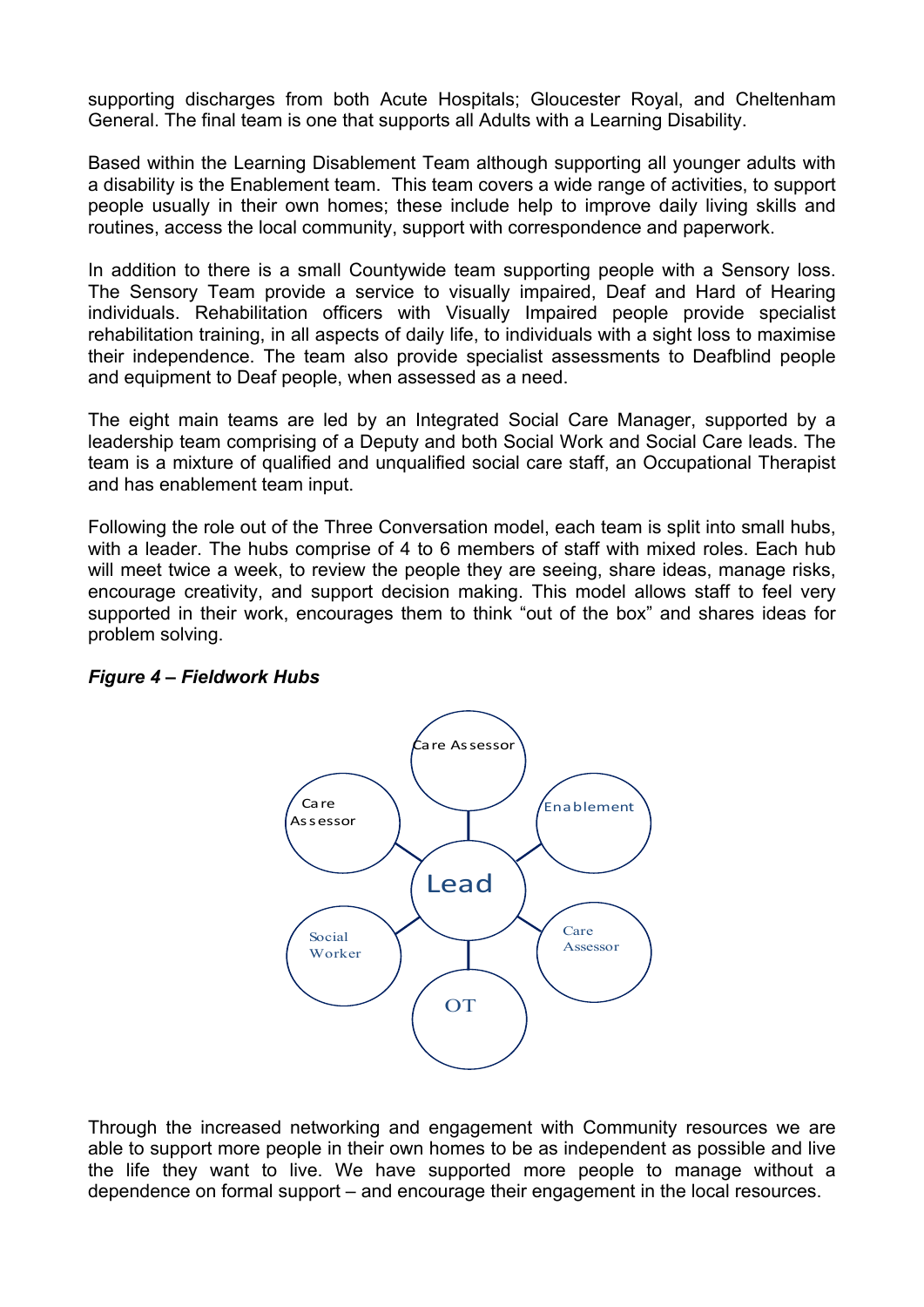### **Commissioning**

Although the focus in this document is on Adult Social Care, most of our commissioning work is carried out jointly with the Gloucestershire Clinical Commissioning Group (GCCG) and many of the intentions referred to reflect joint priorities. During 2021/22 and beyond the Council will also work with GCCG and other local Health partners on the developments needed to take full advantage of Gloucestershire's Integrated Care System (ICS) status.

Integrated Commissioning is made up of several interlinking hubs which, together, cover a huge breadth of activity across the ICS. The social care element provides for every level of need, from support in your own home and community to accommodation based care within a specialised service, for every kind of person whether their needs are associated with physical disability, learning disability, mental health or arising with age. The Health element covers community health services which range from supporting people to manage complex conditions at home to enabling people to return home after a hospital stay and includes children's services as well as adults.

Within the service there are specialist teams to deal with specific areas of commissioning such as the Integrated Brokerage Team which arranges every individual package of care whether needs are long term and ongoing or short term such as reablement or respite. There are also the Transforming Care Team which focuses on reducing long term institutional placements of people with complex needs and the Carers Team which works with our commissioned provider of Carers Services and our operational teams to understand to and respond to the needs of carers in the county.

The functions of the Integrated Commissioning includes Market management and shaping; analysing and understanding the local health and social care market and working with providers across the statutory, private and voluntary sectors to ensure there is a broad and diverse range of good quality provision of services available to meet the needs of our population.

Integrated Commissioning is also responsible for ensure a joined up approach to the procurement of Adult and community based Health and Social Care Services across the county. Current procurement processes in train include the development of a new bed based care contract, the re-procurement of our Advocacy contract and ongoing recruitment of providers to the Domiciliary and Community Care Frameworks. In all instances ensuring that we secure value for money, giving due consideration to all relevant factors including social value, risk, quality and price.

Post contract award, quality assurance and contract management also sits in Integrated Commissioning; performance managing services and ensuring delivery of contracted services and compliance with regulatory requirements.

Another main area of activity relates to stakeholder engagement. The Commissioning Hubs lead on developing and managing relationships with staff, providers, citizens, service users and carers using engagement, consultation and co-production.

Examples of ongoing engagement cover both provider organisations such as the Gloucestershire Care Providers Association (GCPA) and Partnership Boards covering Carers and Disabilities. However, the overall aim is to ensure that stakeholder representation is engaged throughout the cycle of commissioning, from planning to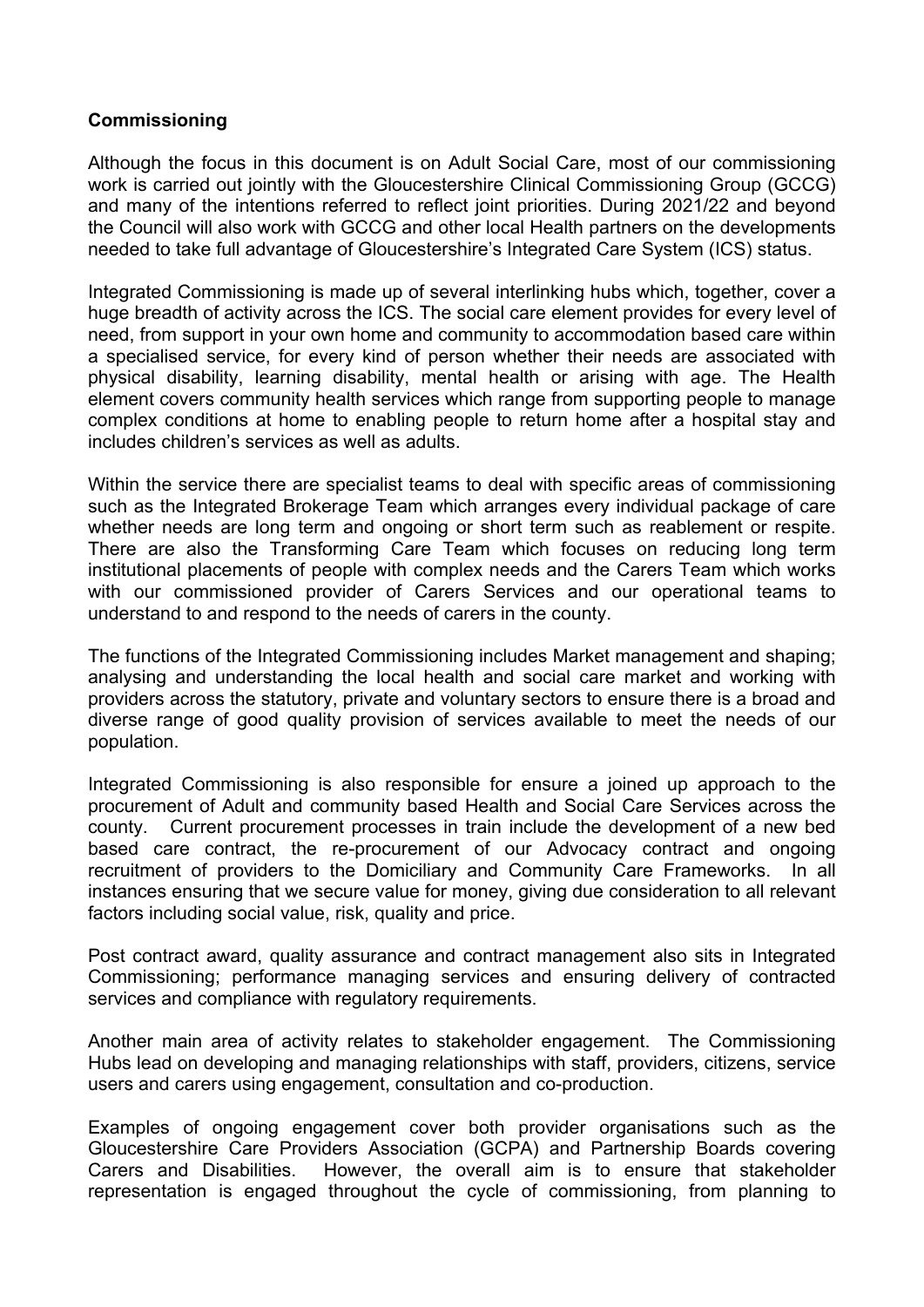procurement through to provision and then onwards with regards to continual performance improvement and review.

The final main area of activity is the development of strategies to deliver on organisational objectives, either through the provision of effective Health and Social Care Services for Adults or through wider partnership activity. We are currently updating our Autism Strategy and developing a Community Services strategy to cover domiciliary care, supported living and the wider community offer. As part of this we also devise, manage and update policies and procedures, ensuring the adoption of best practice methodology, rules, standards and thresholds and disseminate these to staff across relevant organisations.

## **Safeguarding**

Safeguarding means protecting an adult's right to live in safety, free from abuse and neglect. It is about people and organisations working together to prevent and stop both the risks and experience of abuse or neglect, while at the same time making sure that the adult's wellbeing is promoted including, where appropriate, having regard to their views, wishes, feelings and beliefs in deciding on any action.

The Care Act 2014 set out the Local Authority's responsibility for protecting adults with care and support needs from abuse or neglect for the first time in primary legislation. Local Authorities must make enquiries, or cause another agency to do so, whenever abuse or neglect is suspected in relation to an adult and the local authority thinks it necessary to enable it to decide what (if any) action is needed to help and protect the adult. This function cannot be delegated.

#### *Adult Safeguarding Duties*

The adult safeguarding duties under section 42 of the Care Act 2014 apply to an adult, aged 18 or over, who:

- has needs for care and support (whether or not the local authority is meeting any of those needs); *and*
- is experiencing, or at risk of, abuse or neglect; *and*
- as a result of those care and support needs is unable to protect themselves from either the risk of, or the experience of, abuse or neglect.

Adults who may be the focus of safeguarding range from those whose decision-making capacity is severely impaired, to adults with no underlying cognitive impairment but whose physical situation, or a brief period of illness, has temporarily affected their ability to protect their own interests. The nature of the harm involved can also range from violent physical and psychological abuse through various forms of personal, financial or organisational abuse or neglect, to a failure to provide timely access to key services. Abuse or neglect of adults at risk can also take place in a wide variety of contexts.

The GCC Safeguarding Adults team is responsible for making decisions on all concerns raised with the Council about whether or not the concern should proceed to a section 42 enquiry.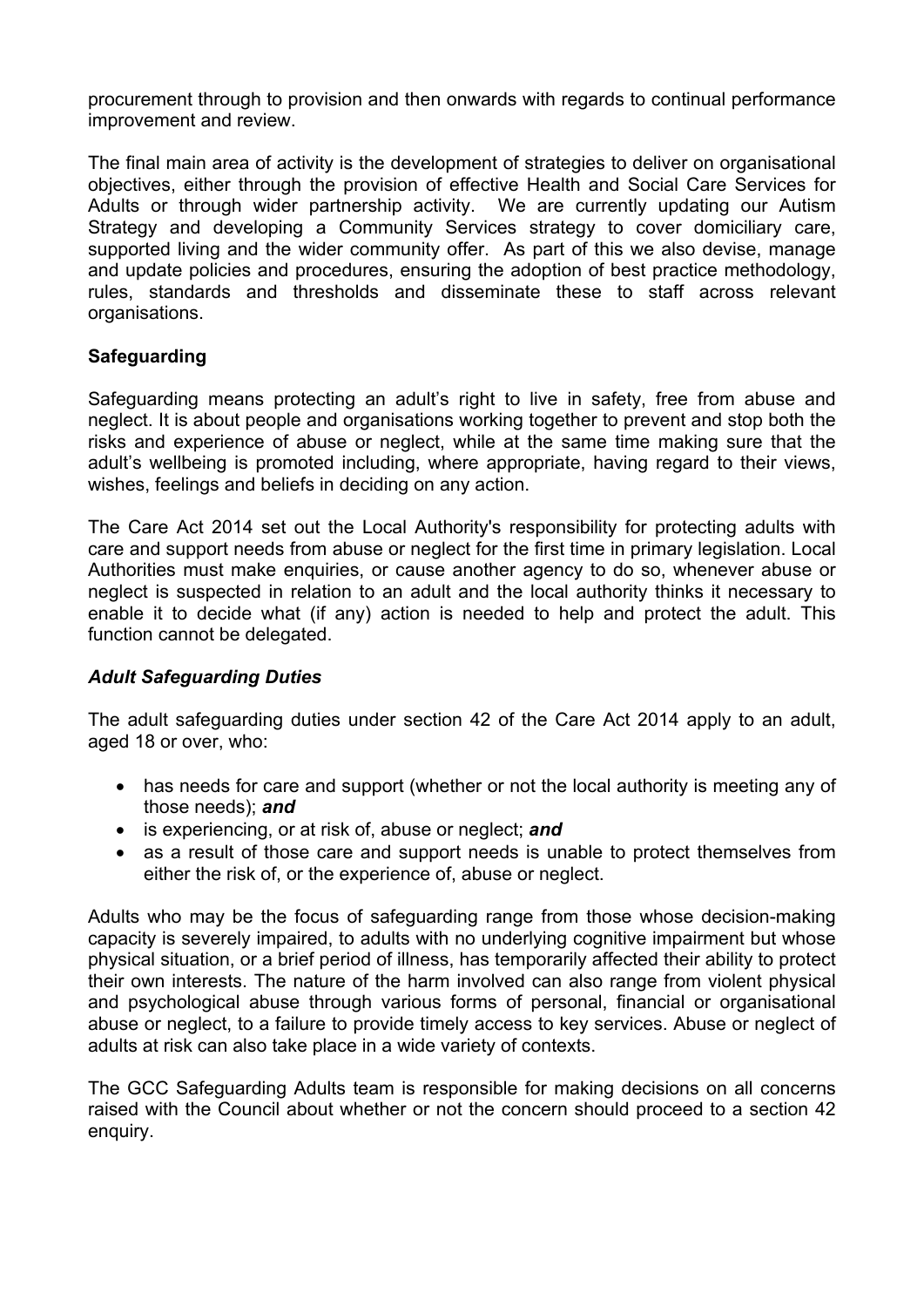# *Gloucestershire Safeguarding Adults Board (GSAB)*

The Care Act 2014 put Safeguarding Adults Boards (SAB) on a statutory footing, requiring each local authority to set up a SAB. The main objective of a SAB is to assure itself that local safeguarding arrangements, and partners, act to help and protect adults in its area who meet the criteria set out in section 42 of the Care Act.

The Board has an Independent Chair, Paul Yeatman, and there are three statutory SAB members: Gloucestershire County Council, Gloucestershire Constabulary and Gloucestershire Clinical Commissioning Group (GCCG). In addition to these members, a large number of local agencies are represented from the statutory and voluntary sectors.

GSAB has three core duties under the Care Act:

- it must publish a strategic plan for each financial year that sets how it will meet its main objective and what the members will do to achieve this. The plan must be developed with local community involvement, and the SAB must consult the local Healthwatch organisation. The plan should be evidence based and make use of all available evidence and intelligence from partners to form and develop its plan;
- it must publish an annual report detailing what the SAB has done during the year to achieve its main objective and implement its strategic plan, and what each member has done to implement the strategy as well as detailing the findings of any safeguarding adults reviews and subsequent action (this report is sent to the Adults Scrutiny Committee);
- it must conduct any safeguarding adults review in accordance with Section 44 of the Act.

## *Safeguarding Adult Reviews (SARs)*

SABs must arrange a SAR when an adult with care and support needs in its area dies as a result of abuse or neglect, whether known or suspected, and there is concern that partner agencies could have worked more effectively to protect the adult.

SABs must also arrange a SAR if an adult in its area has not died, but the SAB knows or suspects that the adult has experienced serious abuse or neglect. SABs are free to arrange for a SAR in any other situations involving an adult in its area with needs for care and support.

#### *Current challenges*

Current challenges for GSAB include how to safeguard people with complex needs who are at high risk of serious harm through abuse, neglect and self-neglect and are reluctant to engage with services, often as a result of childhood trauma and abuse (Adverse Childhood Experiences - ACEs). Three SARs are currently underway in relation to complex individuals and this issue will form an important part of GSAB's strategic plan, which is currently being reviewed.

#### **Adult Single Programme**

Given the scale and its transformational nature as referred to in this document, Adult Social Care change is overseen through a consolidated programme with a small dedicated